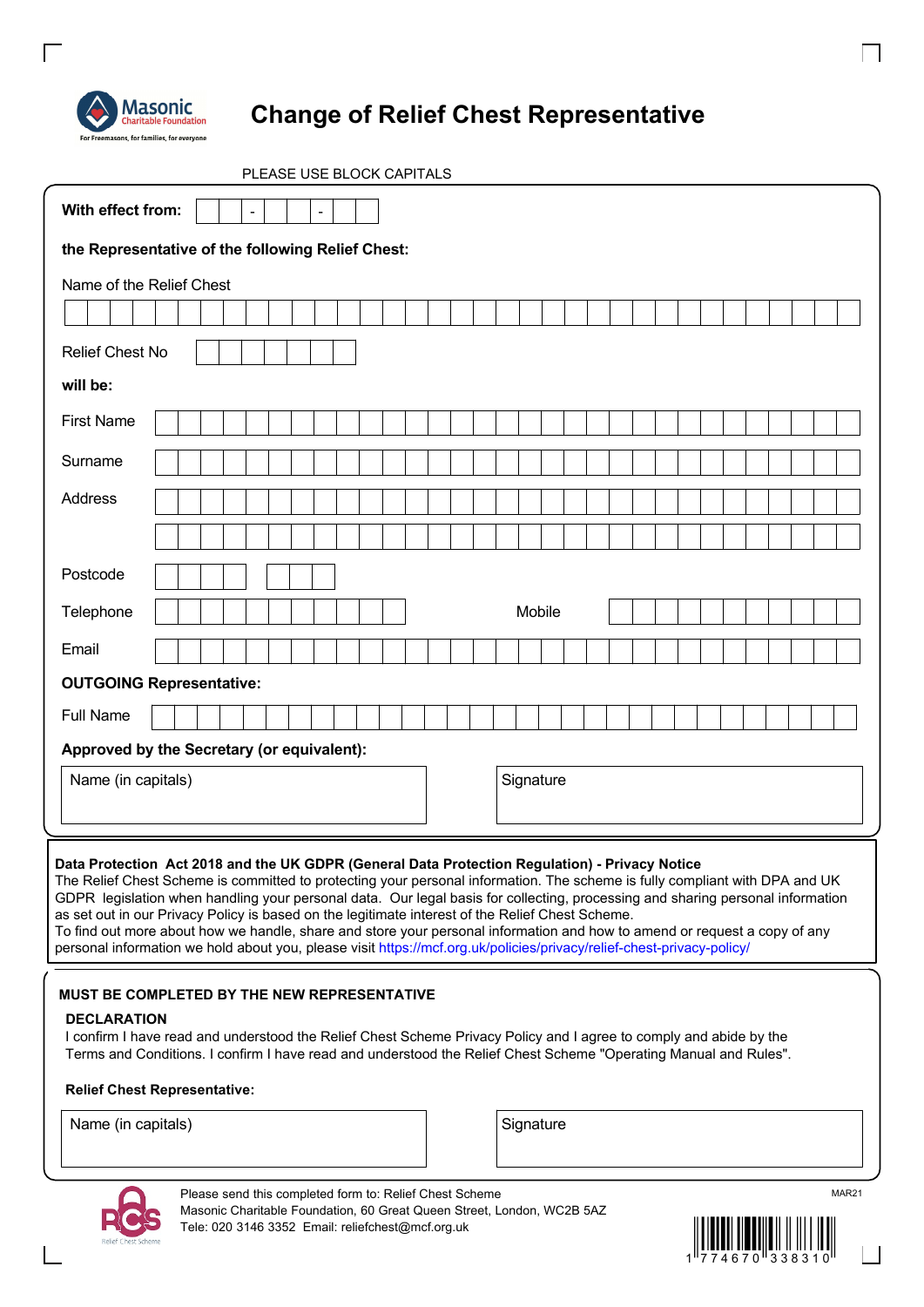

## **Relief Chest Scheme Privacy Notice**

## **Introduction**

Masonic Charitable Foundation, Freemasons' Hall, 60 Great Queen Street, London, WC2B 5AZ is a Data Controller and in the execution of our legitimate business interests we may hold and process personal information about you or from which we can identify you.

This Privacy Notice describes how we deal with any personal information that you give to us or any that we may hold about you. Our Data Protection Lead can be contacted at any time, including if you have questions about this Privacy Notice, or wish to exercise any rights contained in it.

The Relief Chest Scheme is committed to ensuring the privacy of personal information we collect from our donors and Relief Chest representatives.

This Privacy Notice sets out how the Relief Chest Scheme protects personal and other information provided in paper and electronic formats.

#### **Purpose for processing personal information**

Our legal basis for collecting, processing and sharing personal information as described below is based on the legitimate interest of the Relief Chest Scheme. To provide you with the services and information you request and for administration and processing purposes, including donations, gift aid tax reclaim, honorifics/patronage, statutory and compliance monitoring.

The Relief Chest Scheme operates within the Masonic Charitable Foundation, which acts as the Data Controller for these purposes.

#### **What information we collect from you**

We may collect the following information

- Your full name
- Your full address including post code
- Your contact details such as an email address or a telephone number
- Your bank account details including a branch address
- Your Lodge, Chapter or any other Masonic organisation membership details
- Your tax payer status and Gift Aid preference

#### **How we may collect your personal information**

- Phone (setting up a paperless Direct Debit by phone or making a credit/debit card donation)
- Post (paper donation forms)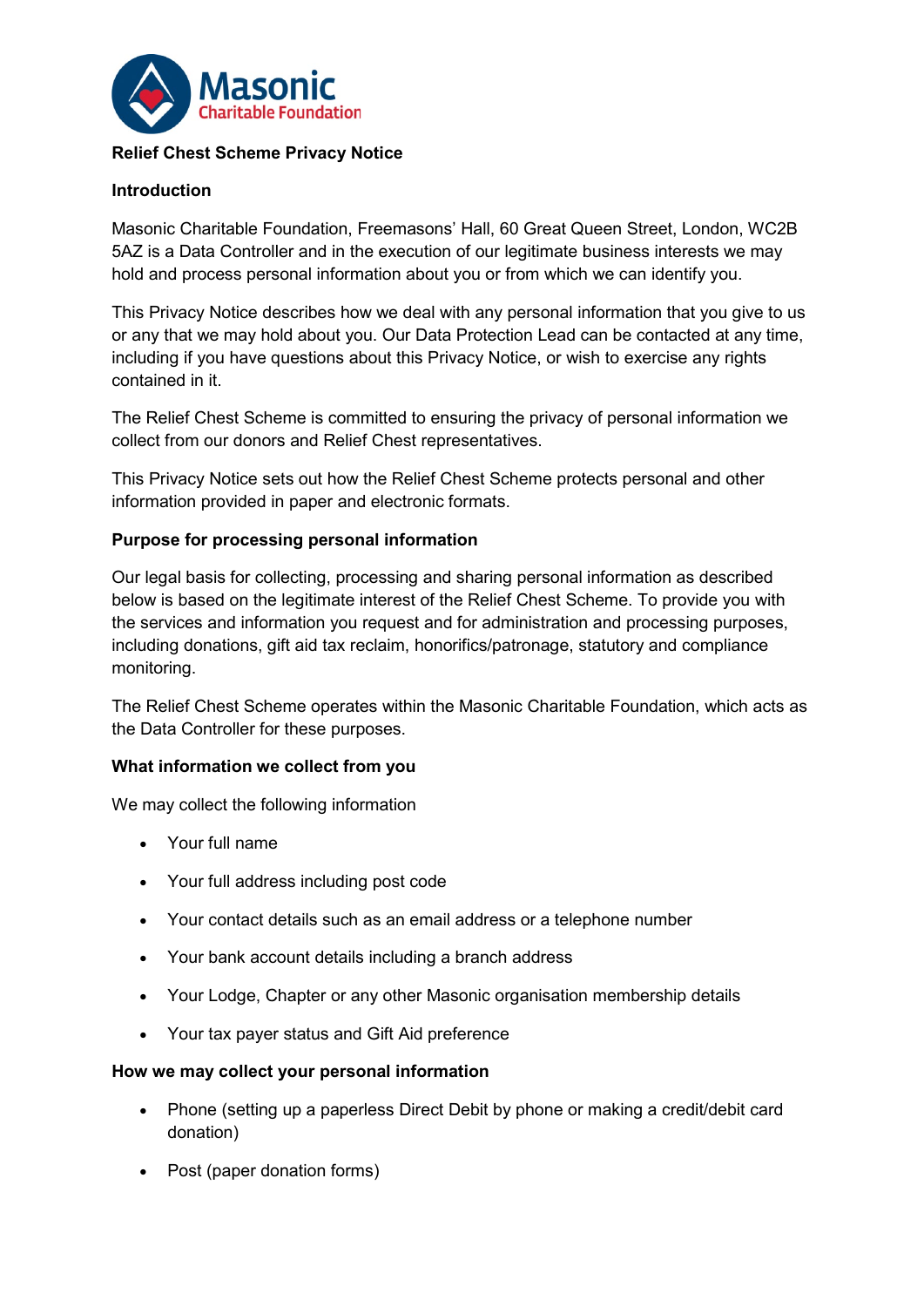- Online (paperless Direct Debits, single donations or when sponsoring a fundraiser)
- Information forwarded by third parties

# **Why we need to collect your personal information and how it is used by the Relief Chest Scheme**

- To identify you as a donor to process your donation into a Relief Chest
- To set up a Direct Debit instruction with your bank if you elect to donate regularly
- To submit a gift aid tax reclaim to HMRC, if you choose to gift aid your donation
- To identify you as the Relief Chest representative, if you have been elected for the role
- To send you Relief Chest communications relating to your role as the representative, such as receipts, thank you letters, statements and other correspondence in accordance with the Relief Chest Scheme Operating Manual and Rules
- To update, where applicable, the Honorific Evaluation system (HONE) of the MCF. The HONE system uses personal information from donors who have made donations specifically to the MCF, by donating to the MCF general fund or donating to the MCF as part of a Provincial Festival in support of the MCF, to administer the MCF permanent honorifics programme and to inform a donor of any MCF honorific qualifying level reached as a result of any donation(s).

# **Sharing your personal information**

The Relief Chest Scheme will not sell, share or distribute your personal information to any third party for marketing or other purposes. We will not use or share your personal information except for the purposes specified below to process a donation or to identify you as a Relief Chest representative.

#### **We may share your personal information with:**

- **United Grand Lodge Of England**
	- $\circ$  To identify you as a member of a Lodge, Chapter or other Masonic organisation, e.g. Rose Croix, Mark Master Masons
	- $\circ$  To allocate donations to the correct Lodge or Chapter for honorific purposes in connection with a Festival/Appeal
	- $\circ$  To identify you as a donor
- **Your bank**
	- $\circ$  To lodge a Direct Debit Instruction to facilitate regular donations into a Relief Chest
	- $\circ$  To request regular payments (monthly, quarterly, annually)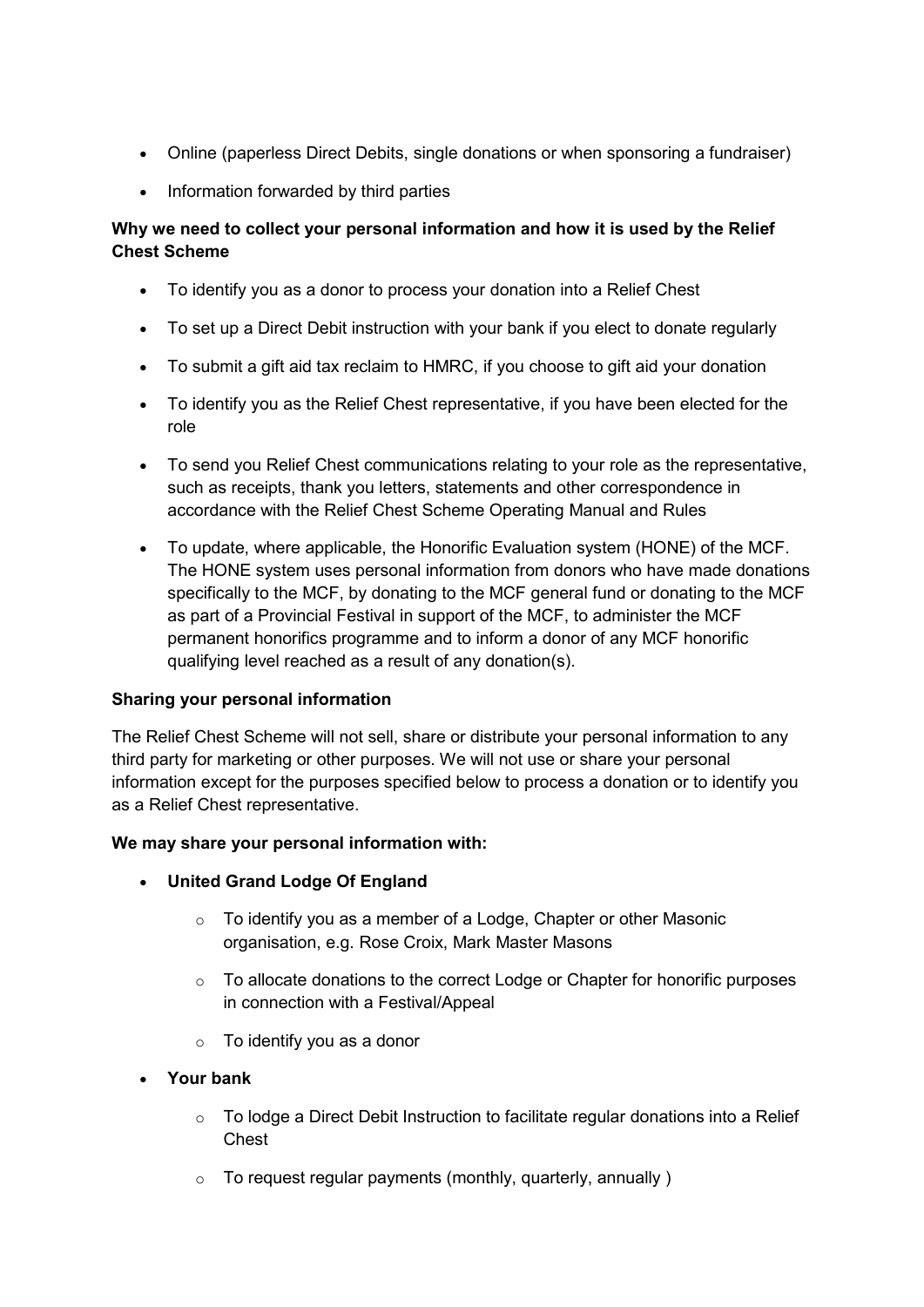- $\circ$  To make amendments to the Direct Debit instruction (change bank account details, cancel the Direct Debit )
- **HMRC**
	- $\circ$  To submit a Gift Aid tax reclaim for Gift Aided donations (where eligible)
	- o To refund any tax (where Gift Aid is reclaimed in error/not eligible)
- **Relief Chest Holder (Relief Chest Representative/s)**
	- $\circ$  We may share your personal information with the chest holder i.e. Relief Chest representative/s, to issue acknowledgements, receipts, subscribers lists or regular statements according to the Relief Chest Scheme Operating Manual and Rules
	- $\circ$  Your personal information will be shared with the Relief Chest holder and its representatives for honorific purposes

## **The Relief Chest Scheme may share your details with third parties including:**

- **Other registered charities**
	- $\circ$  When making donations from a Relief Chest to a registered charity, the Relief Chest representative's personal details (name, address and relief chest details) are forwarded to issue a receipt/thank you letter
	- o Personal information of donors may be forwarded to legacy Masonic charities who are taking part in festivals (Royal Masonic Trust for Girls and Boys, Royal Masonic Benevolent Institution, Masonic Samaritan Fund and the Freemasons Grand Charity) for honorific purposes and to issue a receipt/thank you letter

The Relief Chest Scheme may use third party processing systems to check personal information you provide or for mailing purposes:

#### • **Bottomline technologies**

o When setting up a paperless Direct Debit (online or by phone) to verify bank details, ownership of the account and your address

#### • **Givetap.co.uk**

Digital Donations service provider

- o To send two pre-approved emails to MCF approved recipients
- o The pre-asset email
- $\circ$  The follow up email containing the digital assets.
- o Provide individual on boarding technical support where requested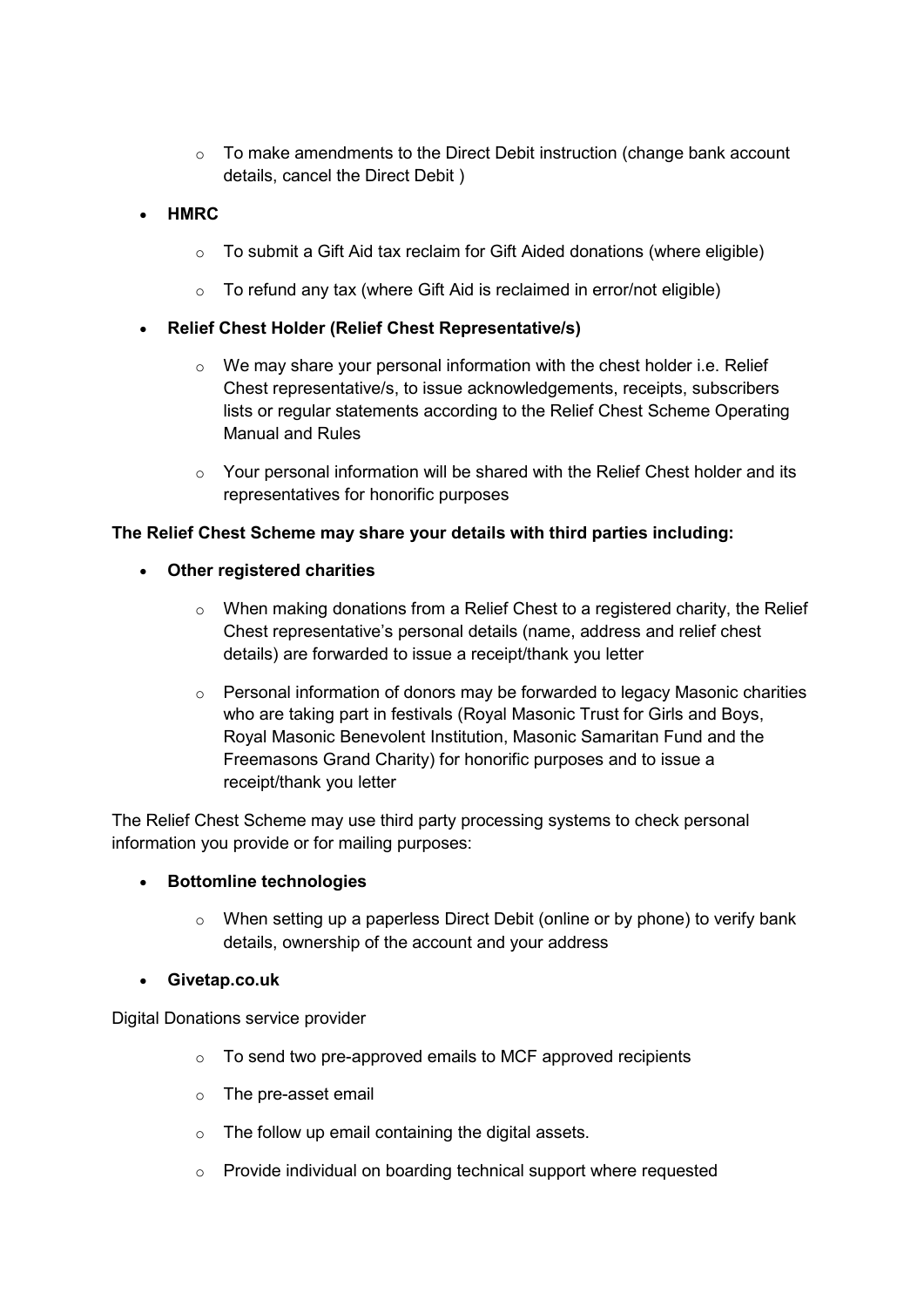# **Safeguarding your personal information**

All personal and other information collected from donors is stored securely by the Relief Chest Scheme according to the Relief Chest Scheme document Retention Schedule. Records are kept only for as long as the Relief Chest is legally required. Information is retained in accordance with statutory and regulatory requirements and is destroyed securely at the end of the retention period.

Personal information collected electronically by online forms is encrypted. The Relief Chest Scheme has appropriate technical controls in place to protect all personal and other information and these are subject to routine monitoring.

Personal and other information collected are not transferred overseas, and the servers on which such information is stored are located in the U.K.

Relief Chest staff are trained to handle personal information in accordance with appropriate data protection policies and procedures.

# **Your personal information and your rights / accessing and updating your personal information**

- You have a right to ask for details about the information we hold about you
- You have a right to ask us to stop processing your personal information if it is not necessary for the purposes for which you provided the details (e.g. to process a donation)
- You have a right to rectify your personal data to ensure the information we hold about you is accurate and up to date
- You have a right to ask us to erase/delete any personal information we hold about you, unless the Relief Chest needs to retain it for a legitimate purpose

# **Our third party data processors**

The Relief Chest Scheme may receive your personal information from third parties such as Everyday Hero for online donations, Vir2 Limited for text donations and Charities Aid Foundation (CAF) Just Giving, etc. who share information with us in order to pass your donation into a Relief Chest. These independent third parties will only do so when you have indicated that you wish to support the Relief Chest Scheme of the Masonic Charitable Foundation. When you provide your personal details, look for and check the privacy policy of such organisations to find out how they will process your information.

# **Updating our Privacy Notice**

We may update or amend this Privacy Policy from time to time, for legal compliance or to meet our changing business requirements. When we update our Privacy Policy, we will take appropriate measures to inform you. Any updates or amendments will be posted on [our](https://mcf.org.uk/privacy/)  [privacy policy page](https://mcf.org.uk/privacy/)